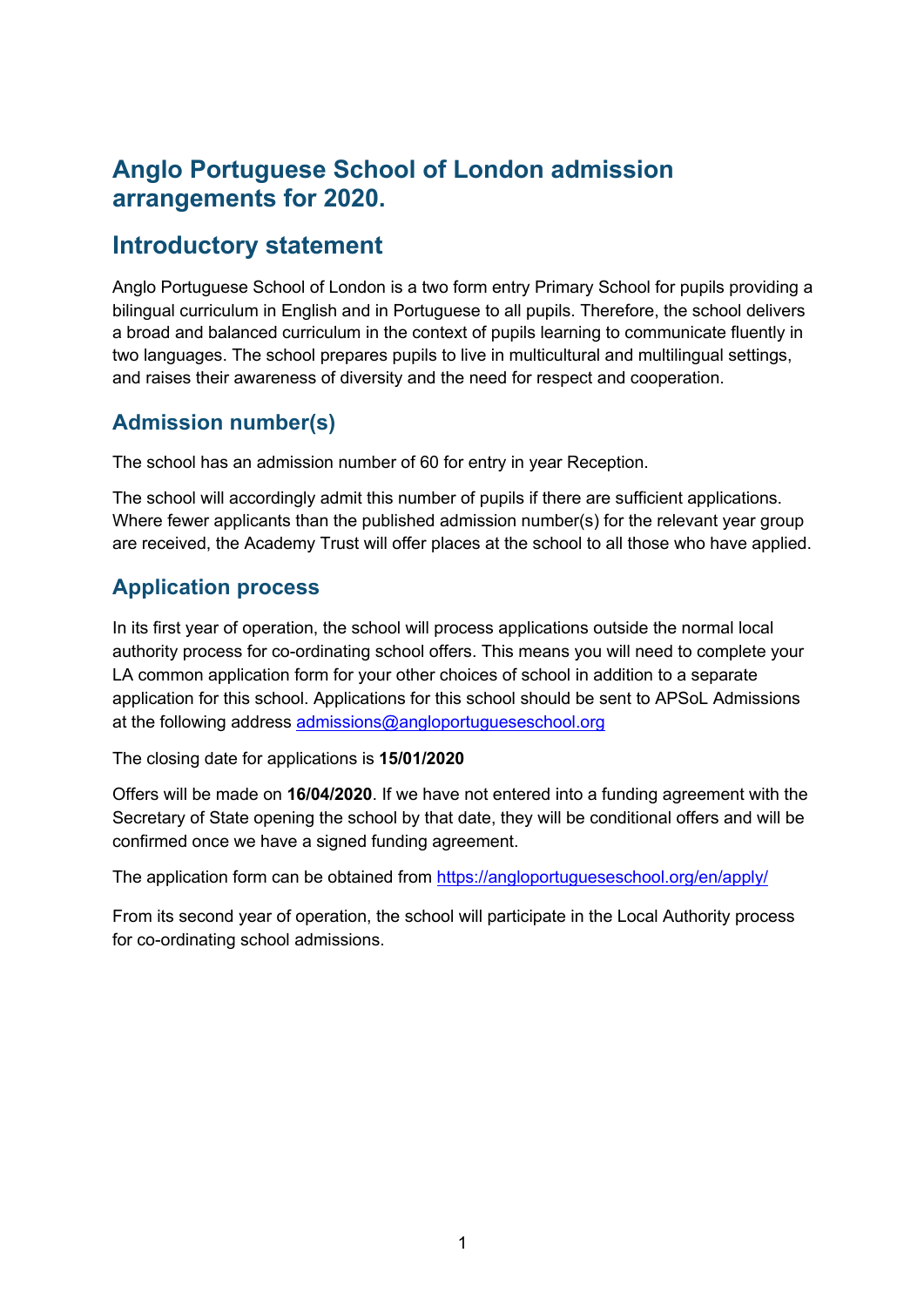### **Oversubscription criteria**

When the school is oversubscribed, after the admission of pupils with an Education, Health and Care plan naming the school, priority for admission will be given to those children who meet the criteria set out below, in priority order:

- 1. Looked after children and children who were previously looked after but immediately after being looked after became subject to adoption, a child arrangements order, or special guardianship order.
- 2. Priority will next be given to children based on their exceptional medical or social needs. Each application must include evidence, from a medical specialist or social worker of the child's need and why they must attend this school rather than any other, based on those needs. If evidence is not submitted to the school with the application, a child's medical or social needs cannot be considered.
- 3. Priority will next be given to the siblings of pupils attending the school at the time the application is received. Where an older sibling is in year 6 siblings will not be prioritised under this criterion.
- 4. Priority will next be given to the children of staff who have been recruited to fill a skillshortage area.
- 5. Priority will next be given taking account of the distance between the applicant's home address and the nodal points set out below. Distance will be calculated according to a straight line measurement between the centre point of the applicant's home and the main entrance of their nearest node. In the event that a tie break situation occurs for the distance criteria, a random allocation tie break will be used.

The nodal points are:

- Node 1: Centre point of Anglo-Portuguese School of London, SW18 2PP
- Node 2: Centre point of South Lambeth Library, Lambeth SW8 1QP
- Node 3: Centre point of Streatham Hill Station, Lambeth SW2 4PA
- Node 4: Centre point of Kensington & Chelsea College, RBKC W10 5QQ
- Node 5: Centre point of St James' RC Church, Richmond-upon-Thames TW1 4JZ
- Node 6: Main entrance of Mitcham Library, Merton CR4 2YR

Up to 30 places will be allocated to Node 1, the centre point of Anglo-Portuguese School of London, SW18 2PP. Once allocated, any remaining places will be allocated in direct proportion to the number of applications received within each node, excluding any applications meeting the previous criteria (1-4). Offers beyond Node 1 will be progressed one admission at a time per node in order to assure an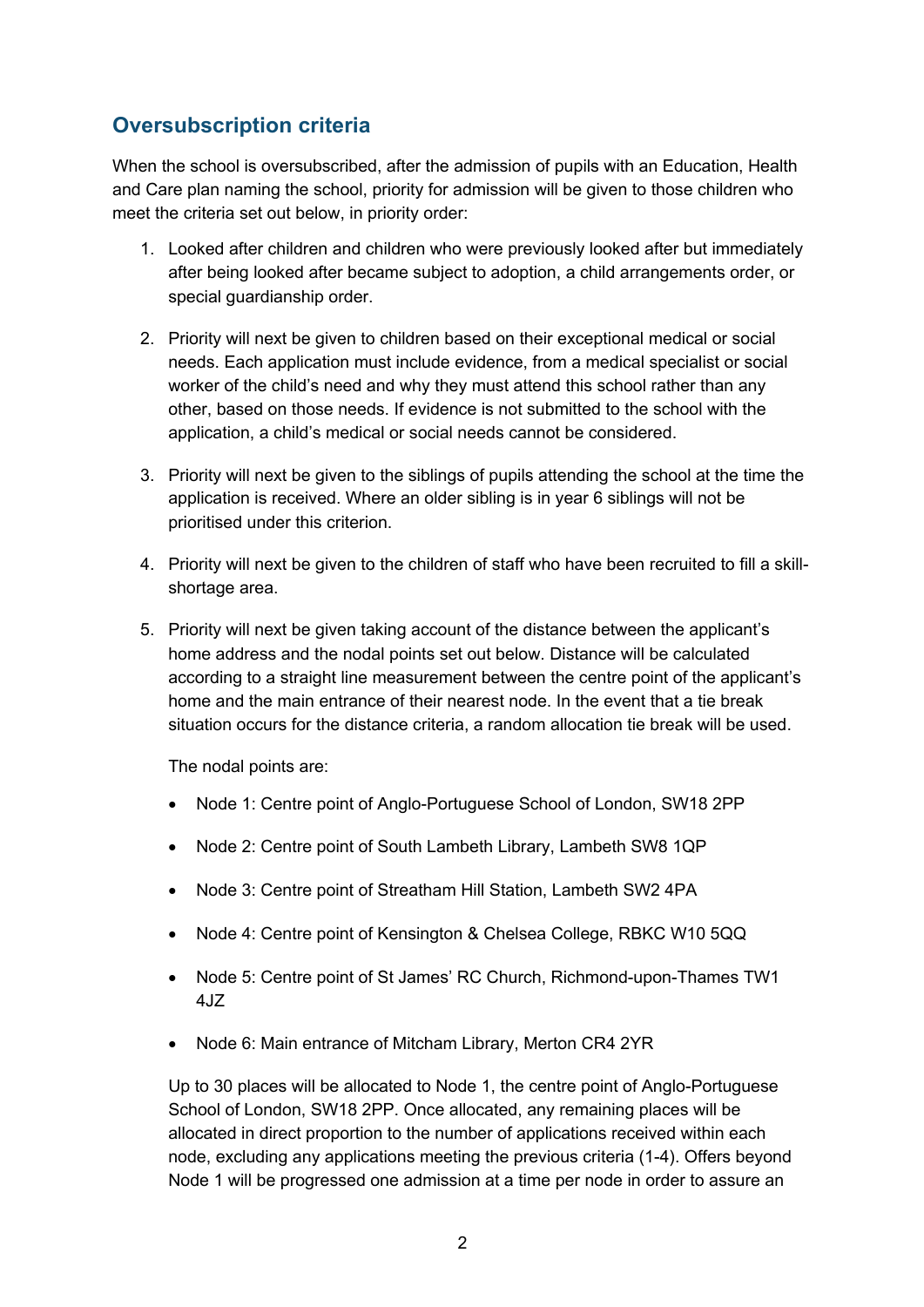even distribution as far as is possible until a position is reached such that there are no further applications remaining within any node or until the admission number is reached, whichever occurs first.

#### **Tie-break**

Where there is a tie for admissions criterion 2- 5 the tie break will be the random drawing of lots by an independent person of good standing (as specified for the distance criterion above). Random allocation will be used as a tie-break to decide who has highest priority for admission if the distance between a child's home and the academy is equidistant in any individual case. However, if children of multiple birth (twins and triplets) are tied for the final place, those siblings will be admitted over PAN as permitted by infant class size rules.

### **Late applications**

All applications received by the school after the deadline will be considered to be late applications. Late applications will be considered after those received on time. If, following consideration of all applicants the school is oversubscribed, parents may request that their child is placed on the school's waiting list.

### **Deferred entry for infants**

Parents offered a place in reception for their child have a right to defer the date their child is admitted, or to take the place up part-time, until the child reaches compulsory school age. Places cannot be deferred beyond the beginning of the final term of the school year for which the offer was made.

Children reach compulsory school age on the prescribed day following their 5th birthday (or on their fifth birthday if it falls on a prescribed day). The prescribed days are 31 August, 31 December and 31 March.

#### **Admission of children outside their normal age group**

Parents may request that their child is admitted outside their normal age group. To do so parents should include a request with their application, specifying why admission out of normal year group is being requested.

When such a request is made, the academy trust will make a decision on the basis of the circumstances of the case and in the best interests of the child concerned, taking into account the views of the headteacher and any supporting evidence provided by the parent.

#### **Waiting lists**

The school will operate a waiting list for each year group. Where the school receives more applications for places than there are places available, a waiting list will operate until the end of the end of the academic year. This will be maintained by the Academy Trust and, following an unsuccessful application, all unsuccessful applicants will be added to the waiting list unless otherwise requested.